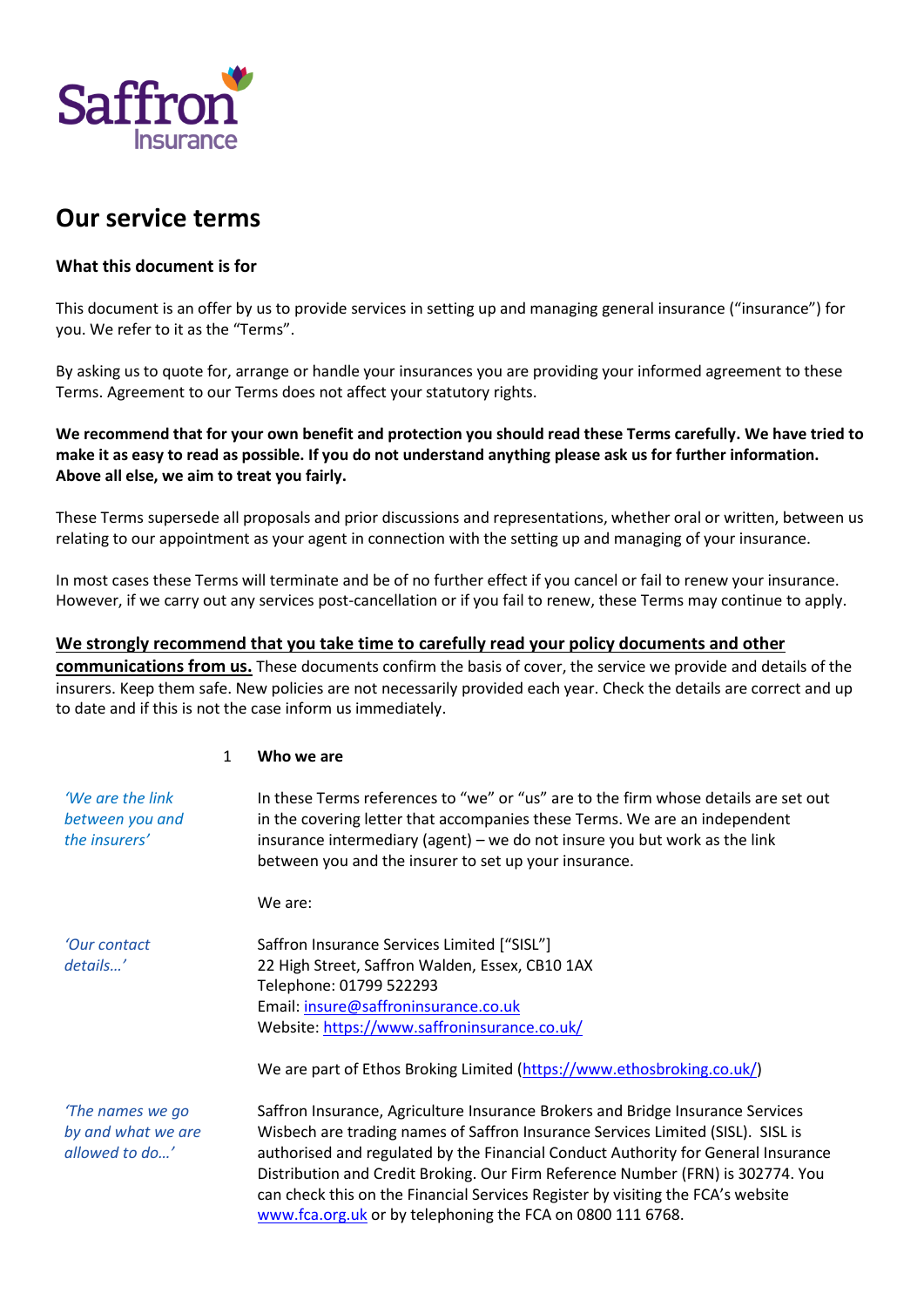# 2 **The services we offer**

Our services may include:

- advising you on your insurance needs
- setting up insurance cover with insurers to meet your requirements
- issuing policy documentation to you in a timely manner
- helping you with any ongoing changes you wish to make to your insurance
- helping you make a claim.

We provide you with a personal recommendation based on a fair and personal analysis of the market and ensure that the products or services we offer you match your stated requirements. We will identify your insurance needs based upon information you provide to us. If we cannot match your requirements, we will explain the differences in the product or service we can offer you and provide you with enough information so you can make an informed decision about your insurance. Where we are not providing advice or a personal recommendation, we may ask you some additional questions to narrow down the selection of products we will provide details on. You will then need to make your own choice about how to proceed.

We will explain the main features of the products and services we offer you including details of the insurer, any unusual restrictions or exclusions, any significant conditions or obligations which you must meet and the period of cover.

For some types of insurance, we deal mainly with a single or limited number of insurers who we have selected as offering value for money and quality service.

If we are unable to provide you with a personal recommendation, we will provide you with the name of the insurers we may or do conduct business with.

Before you commit to buy a product, we will:

- let you know the basis on which we are acting for you

- make it clear whether the sale is provided on an advised or non-advised basis and
- make it clear where we are acting as agent for you, the insurer or both.

If you need extra time to consider the products or services we offer you, we will:

- confirm how long you have to accept the insurance on the terms we have offered and/or
- give you a written quote if you request one, including all the information we believe you need to make an informed decision and/or
- provide you with a sample policy if you ask for one.

*'There are various ways in which we can help you…'*

*'If we can't make a personal recommendation, we will help you narrow down your options and make your own decision…'*

*'…either way, we'll let you know…'*

*'If you need more time…'*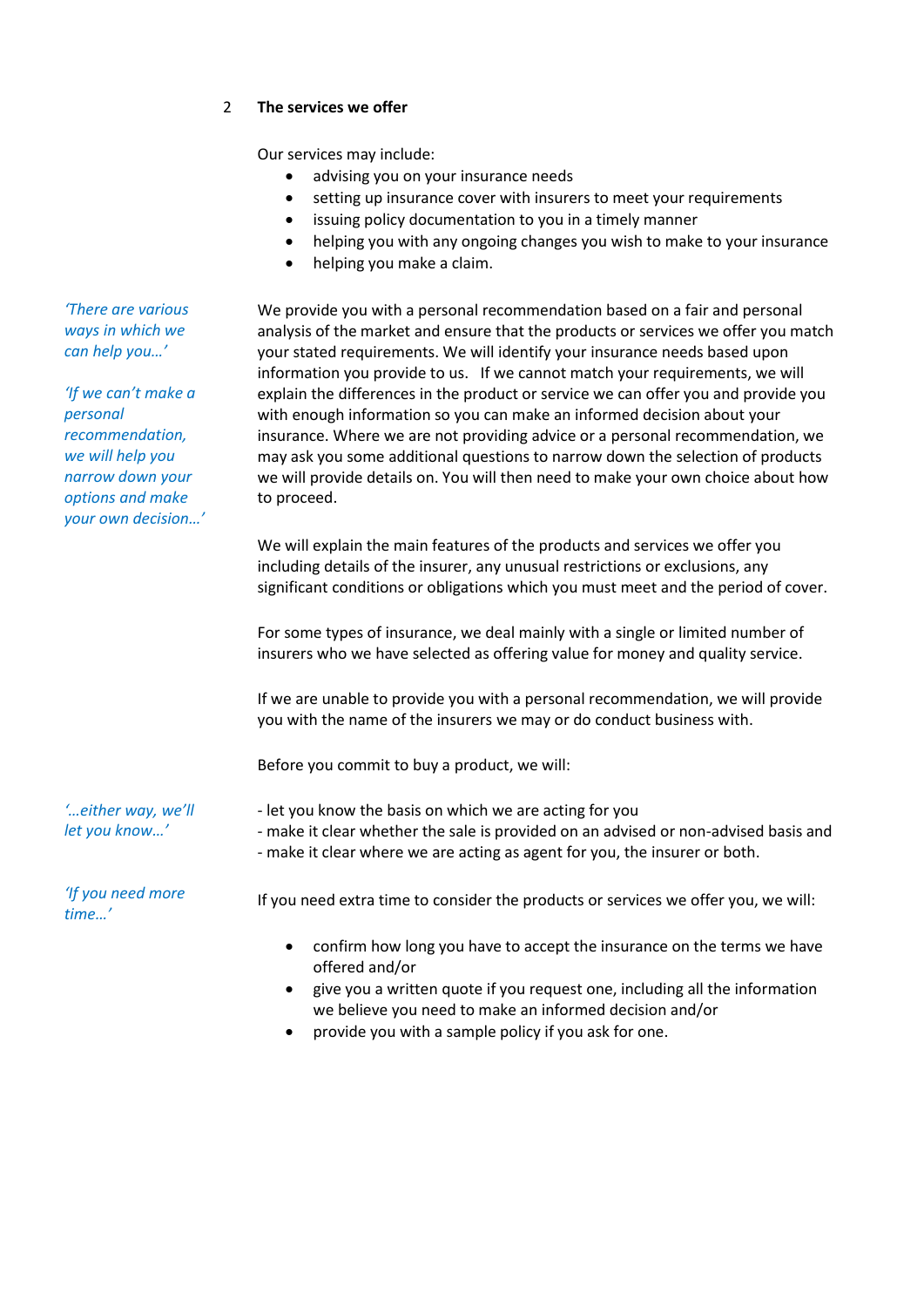#### **Limitations and exclusion of our liability**

The following provisions set out our entire financial liability to you. You acknowledge and agree that you shall only be entitled to make a claim against us and not against any individual employee or consultant engaged by us. Our liability for losses suffered by you arising under or in connection with the provision of our services, whether in contract, tort (including negligence), breach of statutory duty,or otherwise (including our liability for the acts or omissions of our senior management, employees and any appointed representatives shall be limited in all circumstances to £5,000,000 per claim. Any claim or series of claims arising from one act, error, omission, incident or original cause shall be considered to be one claim. We shall not be liable to you for any loss of profit or loss of business whether directly or indirectly occurring and which arises out of or in connection with the provision of our services. Nothing in this paragraph shall exclude or limit our liability for death or personal injury caused by our negligence or for loss by our fraud, fraudulent misrepresentation or breach of regulatory obligations owed to you. You are welcome to contact us to discuss increasing the limitations of our liability and or varying the exclusions set out above.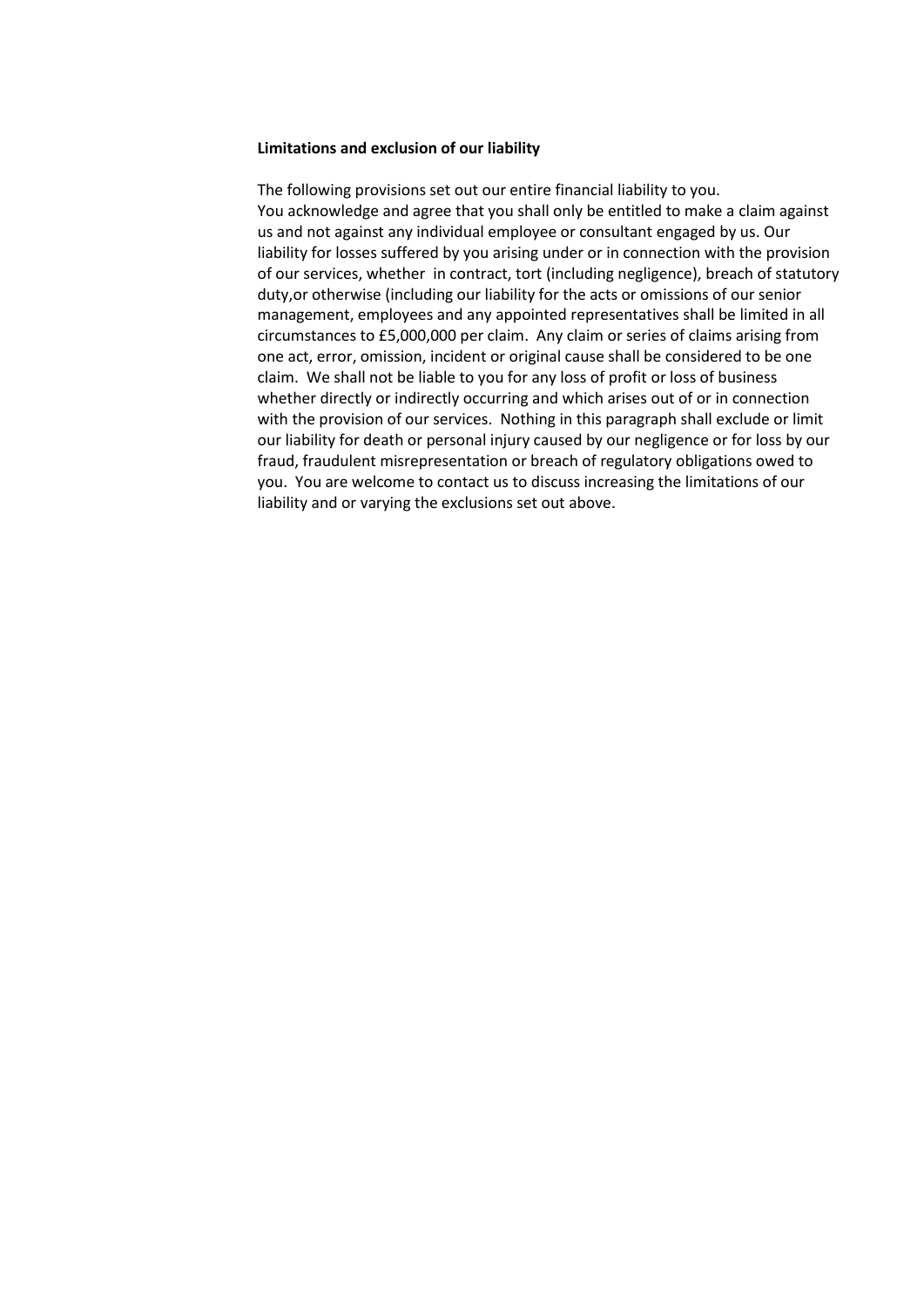#### 3 **How we communicate with you**

*'You choose how we communicate with you…'*

*'… and you can change your mind at any time…'*

*'Understanding the relationship you have with your insurer…'*

*If you don't do something you told the insurer you will do…'*

We will ask you how you wish us to communicate with you. You have the following options:

- By email
- By post

You can change your preference at any time, free of charge, and always have the option to select paper and request paper copies of the information previously issued to you by other means. We will remind you of the options available to you at renewal.

#### 4 **Your relationship with your insurer**

#### **Warranties and conditions precedent**

'Warranties' are policy terms that must be complied with. Failure to do so constitutes a breach and may mean that your cover is suspended and affect the validity of a claim or the amount paid.

A 'condition precedent' refers to certain conditions that either have to be complied with before the insurer grants cover or have to be complied with when making a claim.

#### *Changes to warranties and conditions*

Under the Insurance Act 2015 if you breach a warranty, such as failing to install the alarm specified by your insurer, the cover is suspended during the time of the breach. If you change things so that you're compliant, your insurer can't use the breach as a reason for refusing claims made once you're compliant again. If you breach another term of your policy, such as a 'condition precedent to liability', as long as you can prove that your non-compliance didn't increase the risk of the loss, the insurer can't rely on this as a reason for denying your claim. *For example*, you buy business buildings insurance, and due to the amount of contents you want to insure, the insurer states that you must have an alarm in operation when the premises are left unattended. The presence of a burglar alarm is now a 'condition precedent to liability' and it's stated on your insurance contract. A few months later, your business premises are damaged by flooding, and you make a claim on your business buildings insurance. The burglar alarm you have often doesn't work properly, and you need to get it fixed. At the time of the loss, the alarm wasn't properly set. An intruder alarm wouldn't have made any difference to the flooding, so your insurer can't use this as a reason for refusing to pay your claim, but if you'd been the victim of a burglary, your insurer could still use your lack of a fullyfunctioning alarm system as a reason for refusing your claim, so it's essential that you provide accurate information when you're buying your insurance.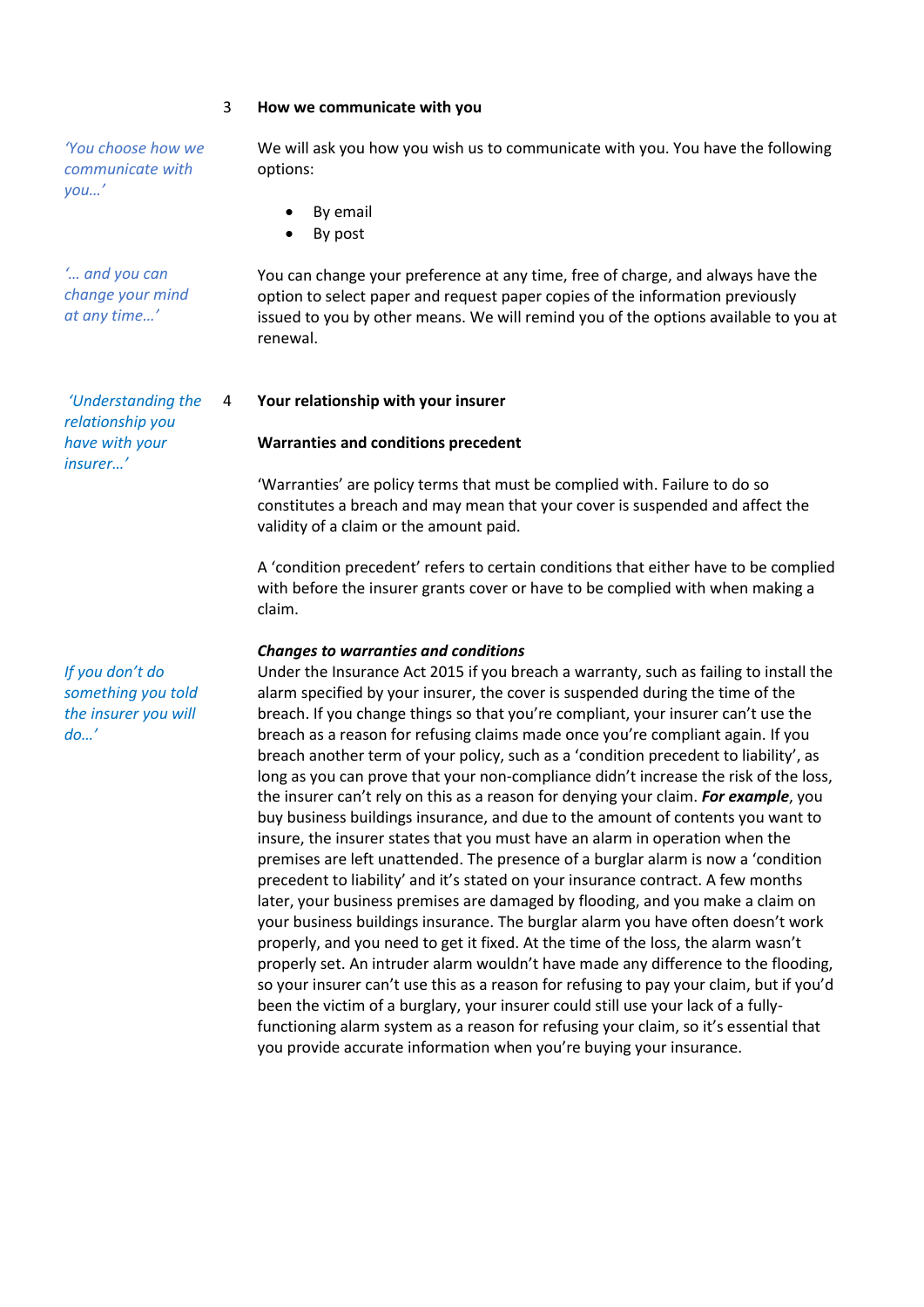# *'What you need to tell your insurer…'*

#### **Duty of fair presentation (commercial customers)**

The Insurance Act 2015 imposes an obligation on anyone buying insurance wholly or mainly for purposes relating to their trade, business or profession, to provide a fair presentation of the risk based on conducting a reasonable search for information. The search should be proportionate to the nature of the business. This could require you to obtain information from senior managers within your organisation or other parties to which the insurance relates or who carry out outsource functions for your business. You must disclose every material circumstance which you know or ought to know, or failing that, disclose sufficient information to put your insurer on notice that it needs to make further enquiries. A 'material circumstance' is something that could influence the decision the insurer makes about whether to offer you a policy and what terms and conditions to apply. For example previous claims, incidents, or non-standard construction buildings. You must ensure that any information you provide is correct to the best of your knowledge and representations that you make in expectation or belief must be made in good faith. This is the case before cover is placed, when it is renewed and any time that it is varied

If you fail to make a fair presentation of the risk this may result in (depending on the circumstances):

- additional terms or warranties being applied from inception of the policy
- any claim payment being proportionately reduced

 your policy being declared void by an insurer and your premiums returned A deliberate or reckless breach of the duty of fair presentation could result in your policy being declared void by an insurer with no refund of premium **If in doubt about any point in relation to material circumstances and reasonable search, please contact us immediately.**

# 5 **Important Information (consumers)**

You are regarded as a consumer when, acting as an individual, you enter into an insurance contract wholly or mainly for purposes unrelated to your trade, business or profession. The Consumer Insurance (Disclosure and Representations) Act 2012 makes it your duty as a consumer to take reasonable care not to make a misrepresentation to an insurer. It is important that you ensure all statements you make on proposal forms, claim forms and other documents are full and accurate and we recommend that you keep a copy of all correspondence in relation to the arrangement of your insurance. Failure to comply with insurers' requests to confirm or amend particulars previously given is capable of being regarded as misrepresentation.

An insurer has a remedy against you in respect of qualifying misrepresentations in breach of the duty of reasonable care, where they deem the misrepresentation to be either deliberate, reckless or careless. This includes:

- a proportionate reduction in a claim payment if the insurer would have charged an increased premium
- the policy being void and your premium returned if they wouldn't have entered into the agreement
- different terms applying, which would also apply to any claim

**If in doubt about any point in relation to your duty to take reasonable care and subsequent qualifying misrepresentations, please contact us immediately.**

*'What happens if you fail to make a 'fair presentation of risk'…'*

*'If in doubt, just ask…'*

*'What happens if you make a misrepresentation…'*

*'If in doubt, just ask…'*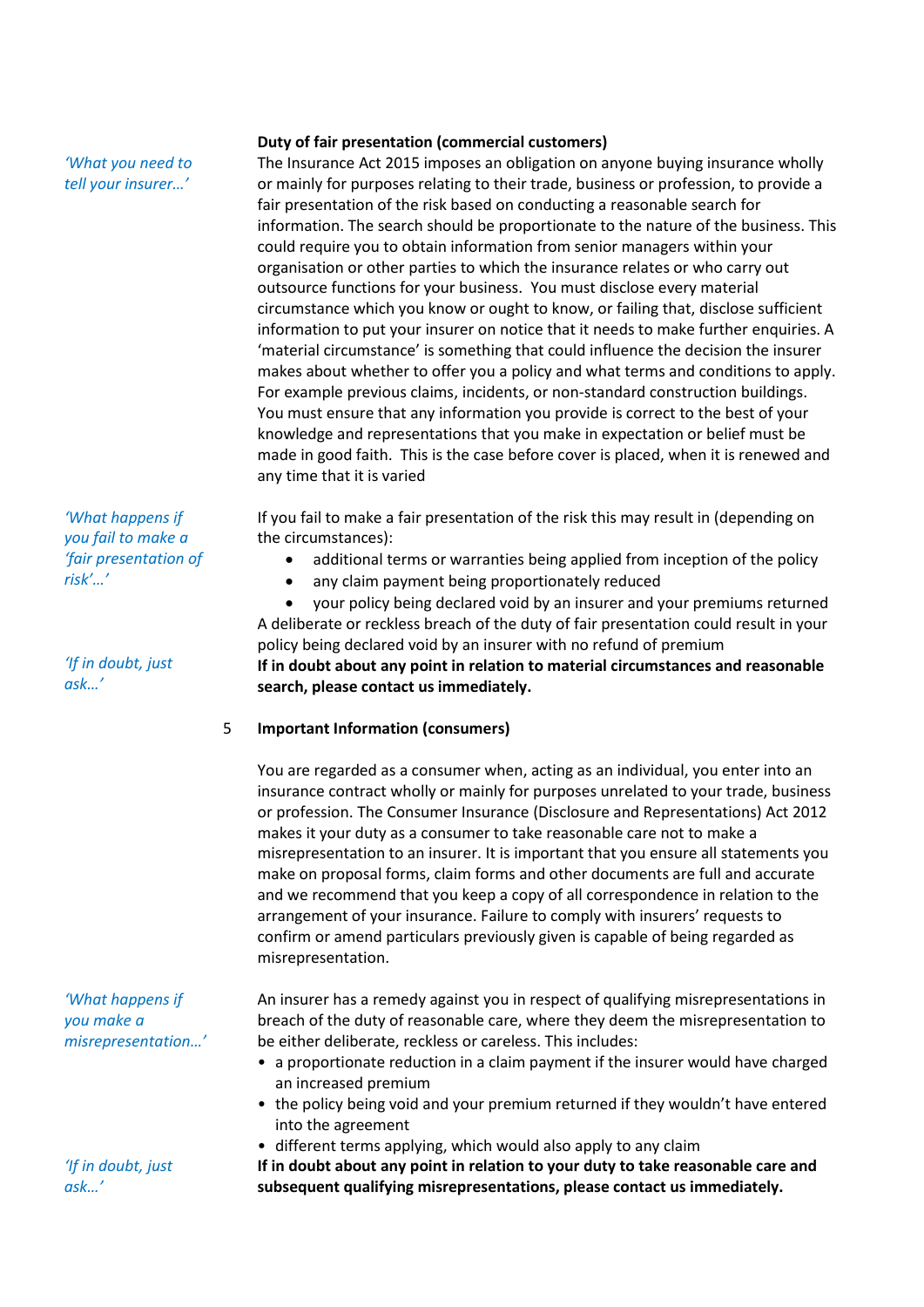#### 6 **Making a claim and reporting potential claims**

*'To make a claim, or report a potential claim, call us on 0344 412 2416…'*

If you wish to make a claim or report a potential claim, please call us on 0344 412 2416, quoting your insurance policy number or other reference given to you. If you have commercial fleet insurance and have taken up our Claims Management Service, please refer to the documentation provided for details of the claims process.

It is essential that you notify us promptly if you find out about something that may mean a claim is made against your insurance policy. You must do this even if you do not believe you are responsible. If you do not tell us straight away your insurer might refuse to accept the claim. If you receive any communication making allegations which could mean a claim is made against your insurance policy, you must pass it to us immediately, without replying to the person who sent it.

Claims payments will be made to you (the insured) or as otherwise required by law (the Administrator, an executor and etc.). If you require a payment to be made to a third party, you must notify us of the payee's name and explain the reason for your request.

For some policies, insurers give us authority to act on their behalf in settling claims. In this case we will seek your permission for us to deal with such a claim.

#### 7 **Cancellation rights, refunds and mid-term changes to your policy**

You may have the right to cancel your policy within 14 or 30 days (depending on the policy type) of going on cover or receiving your policy documentation, whichever is later. This is referred to as a 'cooling off' period. You will be notified if a cooling off period applies and how long it will be, when taking out a policy and at renewal. If you exercise your right to cancel your policy your insurer will charge you for the period during which you were covered, and other charges may be applied to cover the insurer's and our costs in arranging the cancelled policy. To enable the insurer to process the cancellation you will need to return certificates and any official documents to our office within 30 days of notifying us of your wish to cancel.

Where you cancel your policy after the cooling off period, or where you request a mid-term adjustment which results in a refund of premium, we may charge you for our time and costs. This will result in us reducing any amount we refund to you by the full amount of the commission and fees we would have received had you not cancelled or amended your policy. This is because the majority of our costs are incurred either in initially finding and setting up your policy or in the annual renewal process when we might check the ongoing suitability of the cover the policy offers. These costs are recovered through the commission we earn. If you cancel, this does not give us an opportunity to recover the costs we incurred and would often result in us making a loss. If a mid-term adjustment gives rise to a return of premium, we will not issue refunds of less than £10 owing to the costs involved in making changes to your policy.

*'If you cancel your policy during the 'Cooling off' period…*

*'If you cancel your policy after the 'Cooling off' period…''*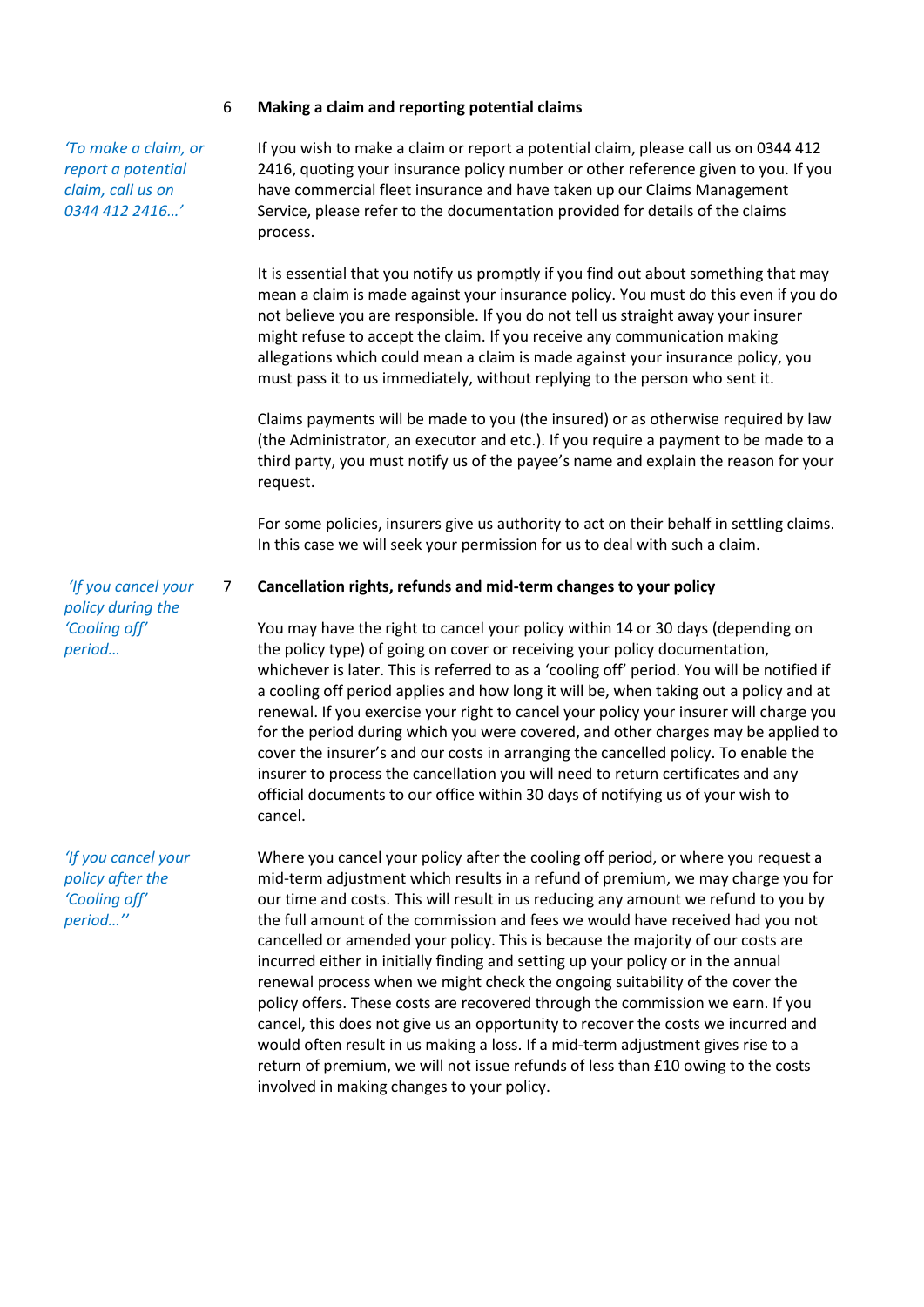# 8 **Our fees and charges**

In addition to the amount charged by insurers we also make charges to cover the administration of your insurance. Any applicable insurance premium tax will be shown on the documentation we provide to you. These fees are non-refundable.

| <b>Consumers</b>                                                                                       |     |                                                                                                                                            |
|--------------------------------------------------------------------------------------------------------|-----|--------------------------------------------------------------------------------------------------------------------------------------------|
| Motor arrangement fee for new                                                                          |     |                                                                                                                                            |
| business and renewal                                                                                   |     |                                                                                                                                            |
| Household arrangement fee for                                                                          |     |                                                                                                                                            |
| new business and renewal                                                                               |     |                                                                                                                                            |
| Mid-term adjustment fee*                                                                               | £30 | Any mid-term adjustment including<br>cancellation (no fee is payable for any<br>change to the policy within the first 14<br>days of cover) |
| Cancelled or rejected direct<br>debit payments* bounced<br>cheque and premium instalment<br>defaults** | £20 |                                                                                                                                            |

#### **Commercial customers**

| New business and renewal<br>arrangement fee                                                            | £45 | A minimum fee applies. For low or non-<br>commission paying products, please<br>see below                                                  |
|--------------------------------------------------------------------------------------------------------|-----|--------------------------------------------------------------------------------------------------------------------------------------------|
| Mid-term adjustment fee*                                                                               | £30 | Any mid-term adjustment including<br>cancellation (no fee is payable for any<br>change to the policy within the first 14<br>days of cover) |
| Cancelled or rejected direct<br>debit payments* bounced<br>cheque and premium instalment<br>defaults** | £20 |                                                                                                                                            |

\*Additional to the arrangement fee for new business and renewal \*\*We are a credit broker and not a lender in relation to premium financing. The administration charge shown above is payable for default instalment payments. You will be informed when and how this will be collected and we will seek your agreement, prior to payment.

Where we arrange low or non-commission paying products, we will charge a fee in addition to the arrangement fee and will advise you of the actual amount at the time of quotation or renewal. These fees may be subject to change. Where there are changes, we will confirm this clearly and the actual amount will always be disclosed to you before you commit to purchasing the product. To the extent that it is not possible for an amount to be given we will provide the basis for its calculation.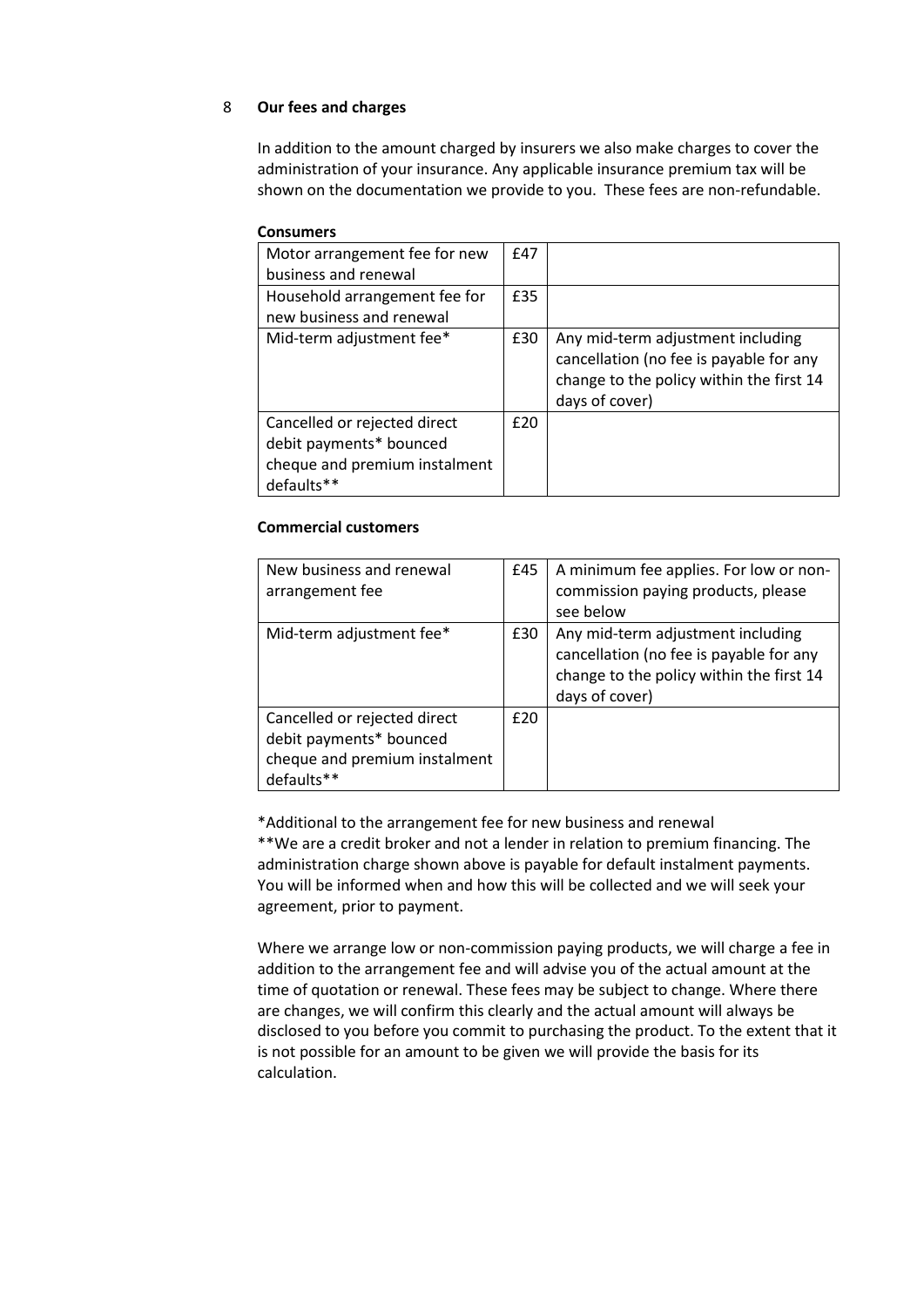#### 9 **Remuneration**

*'If you are a consumer…'* In good time before you purchase the initial insurance contract and, if necessary, on its amendment or renewal, we will advise you of:

- a) the nature and type of the remuneration (income) we receive in relation to your insurance and whether it is on the basis of:
	- i) a fee payable directly by you to us
	- ii) a commission of any kind, that is included in the premium
	- iii) any other type of income, of any kind, offered or given to us in connection with the contract or
	- iv) any combination of the above.
- b) The source of our income

Where you choose to pay your premium by instalments, we may use a scheme operated by your insurer, or we may use a finance provider selected from a limited panel and we may receive a commission for introducing you to them. We will advise you of any commission payable by the lender in relation to a credit agreement where knowledge of the existence or amount of commission could affect our impartiality in recommending a particular product or have a material impact on your decisions.

In addition to our commission and fees:

- Where agreed by the insurers, we may obtain additional payments or fees from them. These are for services we provide for them which are unconnected with any specific customer transaction
- If the type of policy we sell reaches the specific sales and/or profitability targets set by the insurers, they may also pay us an additional bonus
- We may receive referral fees where you have agreed to additional third-party services, related to the insurance set up for you, and it has been agreed by those providers
- Where agreed with lenders, we may receive commission as a percentage of the total annual amount of credit financed, after we have referred you to the lender. This fee is applied when you have taken out a finance agreement to pay for your insurance policy
- Where we meet or exceed efficiency and profitability targets set by the insurers, in respect of the business we have placed with them, loan facilities can be made available to us, on commercially advantageous terms. If targets are achieved, they may either offer reduced interest rates or extended repayment
- We may obtain interest and investment returns when we temporarily hold money on behalf of the insurer.

If you are a commercial customer unless otherwise agreed, we will inform you of the commission received by us or any associate on request. This will be in cash terms (estimated, if necessary) or if this is not possible, we will tell you the basis on which it will be calculated.

*'Other sources of income…'*

*'If you are a commercial customer…'*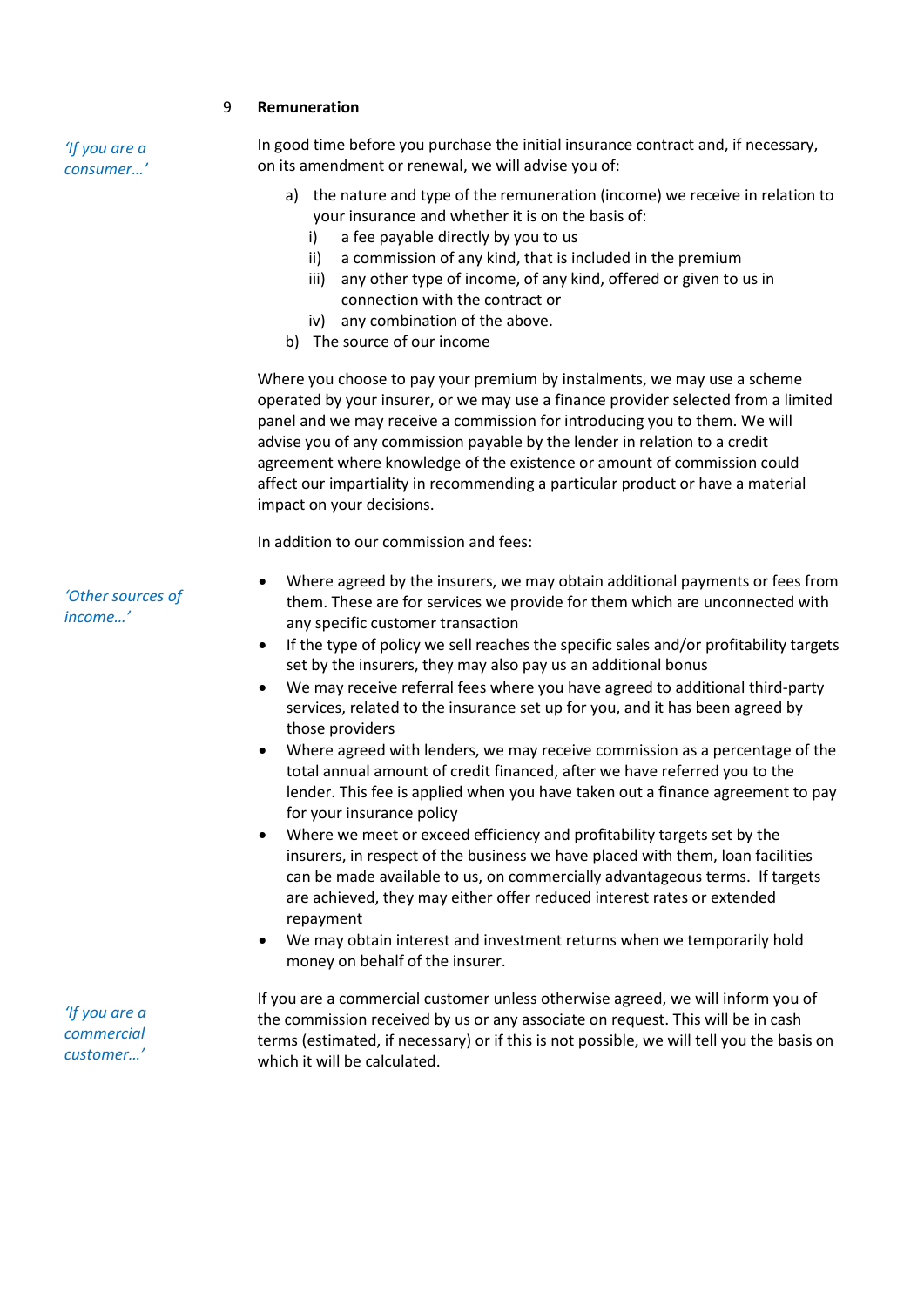#### 10 **Solvency of insurers**

We cannot guarantee the solvency of any insurer with which we place business. This means that you may still be liable for any premium due and not be able to recover the premium paid, whether in full or in part, should an insurer become insolvent.

#### 11 **Terms of payment**

Unless otherwise agreed, our payment terms are as follows:

- New policies: immediate payment on or before the inception date of the policy
- Alterations to existing policies: immediate payment on or before the effective date of the change
- Renewals: payment due in full before the renewal date

If payment is not received from you in accordance with the above, we, or your insurer may cancel or lapse the relevant policy/policies. This could mean that part or all of a claim may not be paid. You may also be in breach of legally required insurance cover. When renewal is invited and the policy is paid by monthly direct debit, we will issue a notice to you. To ensure you are not left without cover, the absence of a response to this notice will be deemed as your consent to cover being renewed automatically.

If you choose to pay for your insurance premium using a finance provider your details will be passed to them. We will provide you with a breakdown of the costs of your monthly instalments and your finance provider will issue a document outlining key features of their credit agreement, including any fees they apply and the cost of default charges. It is important that you take time to read this document and **contact us if you do not receive it**.

If you have any queries or questions, either about the service provided by the finance provider or their terms and conditions you should contact them in the first instance. Where your policy is paid via the finance provider and you choose to renew your cover, we will continue to pass your details to them. If any direct debit or other payment due in respect of any credit agreement you enter into to pay insurance premiums is not met when presented for payment, or if you end the credit agreement, we will be informed of this by the finance provider. In certain circumstances we may be contractually obliged by the finance provider to notify your insurer to cancel the policy. Where we are not contractually obliged to do so by the finance provider, if you do not make other arrangements with us to pay the insurance premiums you acknowledge and agree that we may, at any time after being informed of non-payment under the credit agreement, instruct the relevant insurer to cancel the insurance on your behalf and to collect any refund of premiums which may be made by the insurer and use this refund to offset the amount levied by the finance provider on the firm. If this amount is not sufficient to cover all our costs, we reserve the right to pursue any additional debt owed to the firm through due legal process.

*'What happens if payment is not received…'*

*'If you choose to pay premiums by monthly instalments…'*

*'If you do not keep up repayments on a credit agreement…'*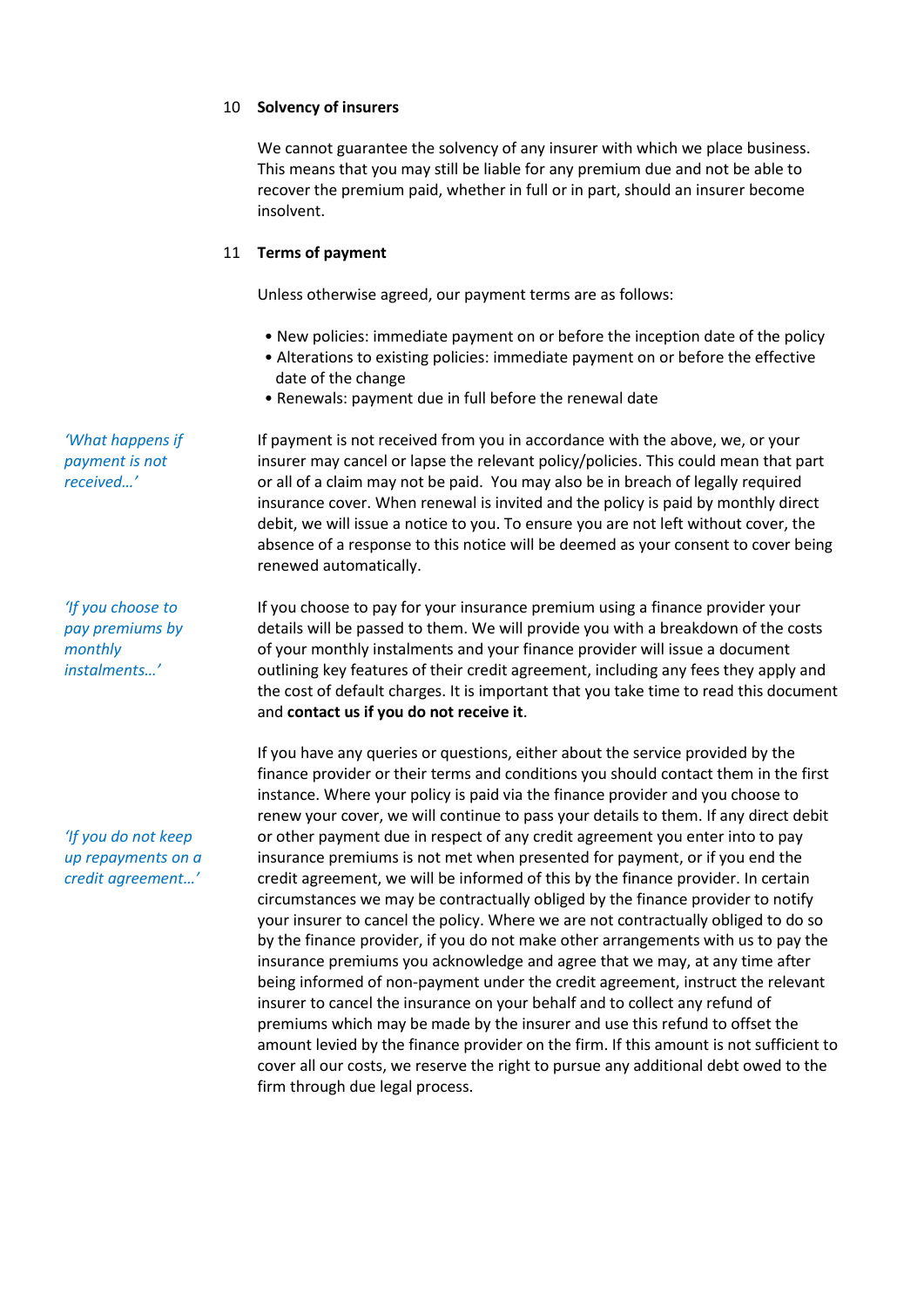*'Credit providers carry out credit checks…'*

*'Remember to read the information you receive from your credit provider carefully…'*

You will be responsible for paying any time on risk charge and putting in place any alternative insurance and/or payment arrangements you need. Upon receiving your acceptance to pay for insurance premiums through the finance provider, we will instruct them to proceed with your application for credit. This process involves the finance provider searching public information that a credit reference agency holds about you and any previous payment history you have with. The credit reference agency will add details of your search and your application to their record about you whether or not your application is successful. To use the finance providers facility, you must be resident in the UK, aged 18 years or over and hold a bank or building society current account which can support direct debit payments. Credit is available subject to status. Any payment we receive from you will be held by SISL, which pays insurers on our behalf, in a Non Statutory Client Trust Bank Account held with Barclays Bank. In some cases, the payment we receive will be held on behalf of the provider with whom we arrange your policy as their agent. This means that any payment you make to us will be regarded as having been paid to the provider. This is known as risk transfer. By operating a Non Statutory Trust SISL is permitted to, and may, use such monies to cross fund customers premiums and claims.

## **Please make all cheques payable to "Saffron Insurance Services Ltd" unless we advise you otherwise.**

By instructing us to place insurance on your behalf you give your informed consent to these Client Money procedures. If there are any matters which you do not understand, or do not accept, you should discuss them with us before proceeding. We may pass the money you pay us to another intermediary. We will only do this where it is a necessary part of the process of arranging cover for you. Where this includes intermediaries outside the UK, the legal and regulatory regime may be different from that of the UK. In the event of the intermediary failing, money may be treated differently than if it was held by an intermediary in the UK. You may notify us if you do not wish your money to be passed to a person in a particular jurisdiction. No interest will be payable to clients in respect of the client account. Any interest earned will remain in the ownership of SISL.

#### 12 **Speaking to others who act on your behalf**

Whilst it is our intention to make managing insurance flexible and convenient, in order to protect the confidentiality of your data, information will not be gathered from or shared with third parties (other than the insurer or other service providers necessary for the purposes of arranging and administering your insurance) who are not named as an insured person on the policy, unless prior authorisation has been received from an insured person. This includes all activities relating to the arranging and administration of your policy, such as quotations, amendments, claims, complaints and the cancellation of the policy. If at any time you only want us to deal with you, or specific named parties, please contact us to let us know immediately and we will update our records. We reserve the right to seek verification that a third party contacting us on behalf of a policyholder has the necessary authorisation where this is not noted on our records. If we are required to make a disclosure to statutory authorities or in the public interest, this will be conducted in accordance with all relevant current legislation.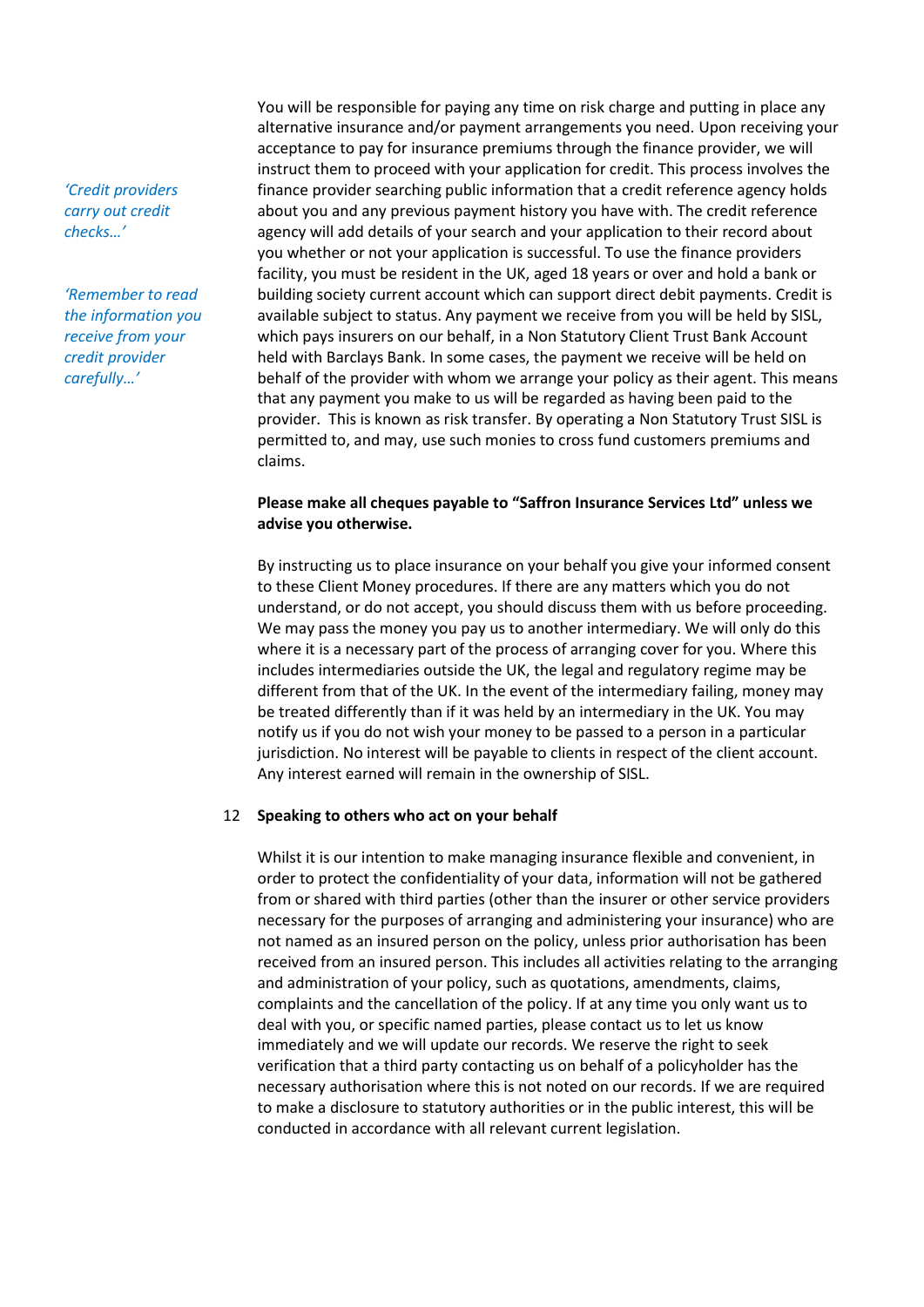#### 13 **Financial Crime**

In providing our services to you, we will not engage in any activity which would breach any applicable financial crime law, statute or regulation. These include, but are not limited to, those relating to financial and economic sanctions, the facilitation of tax evasion, anti-bribery and corruption, anti-money laundering and/or combatting the financing of terrorism. We are required to obtain information about you and conduct checks accordingly.

We will not arrange any insurance or benefit or pay any claim which may result in us breaching any such laws, statutes or regulations. Where we reasonably believe that it is necessary or desirable, we may take certain actions including, but not limited to, ceasing to provide services to you or passing on your details to relevant authorities or regulators. Where we reasonably believe that we are prohibited from doing so, we will not disclose the fact that we have taken such actions against you.

#### 14 **Complaints and compensation**

*'We hope you never have cause to complain… but if you do…'*

Our aim is to always provide a high standard of service to you. However, we recognise that things can go wrong occasionally and if this occurs, we are committed to resolving matters promptly and fairly. If you wish to complain please contact us in any of the following ways or use the contact details in section 1:

- In writing to the Managing Director, Steve Seekings
- By telephone: 01799 522293
- By e-mail: insure@saffroninsurance.co.uk
- In person: by visiting your local office or our Head Office (see section 1 for address)

In all cases please quote your insurance policy number or any other reference we have given you.

Our Complaints Procedure is available from us on request.

#### **Lloyd's insurance policy holders**

If your insurance is provided by underwriters at Lloyd's, we will confirm this to you when acknowledging your complaint. If you are unhappy with our response to your complaint, you may be entitled to refer the matter to the complaints team at Lloyd's. Lloyd's will investigate the matter and provide a final response. Full details of Lloyd's complaints procedures are available at www.lloyds.com/complaints

#### **The Financial Ombudsman Service**

*'If you are unhappy with our decision…'* Should you not be satisfied with our final response, you may be entitled to refer the matter to the Financial Ombudsman Service (FOS). More information is available on request or on their website. www.financial-ombudsman.org.uk Further details will be supplied at the time of responding to your complaint.

#### **Online purchases**

For purchases made online, the European Commission has established an Online Dispute Resolution platform. The platform can be found on the EC's main website (https://ec.europa.eu/odr) and will direct you to an alternative dispute resolution provider to help resolve your complaint. In the UK, it will be the FOS.